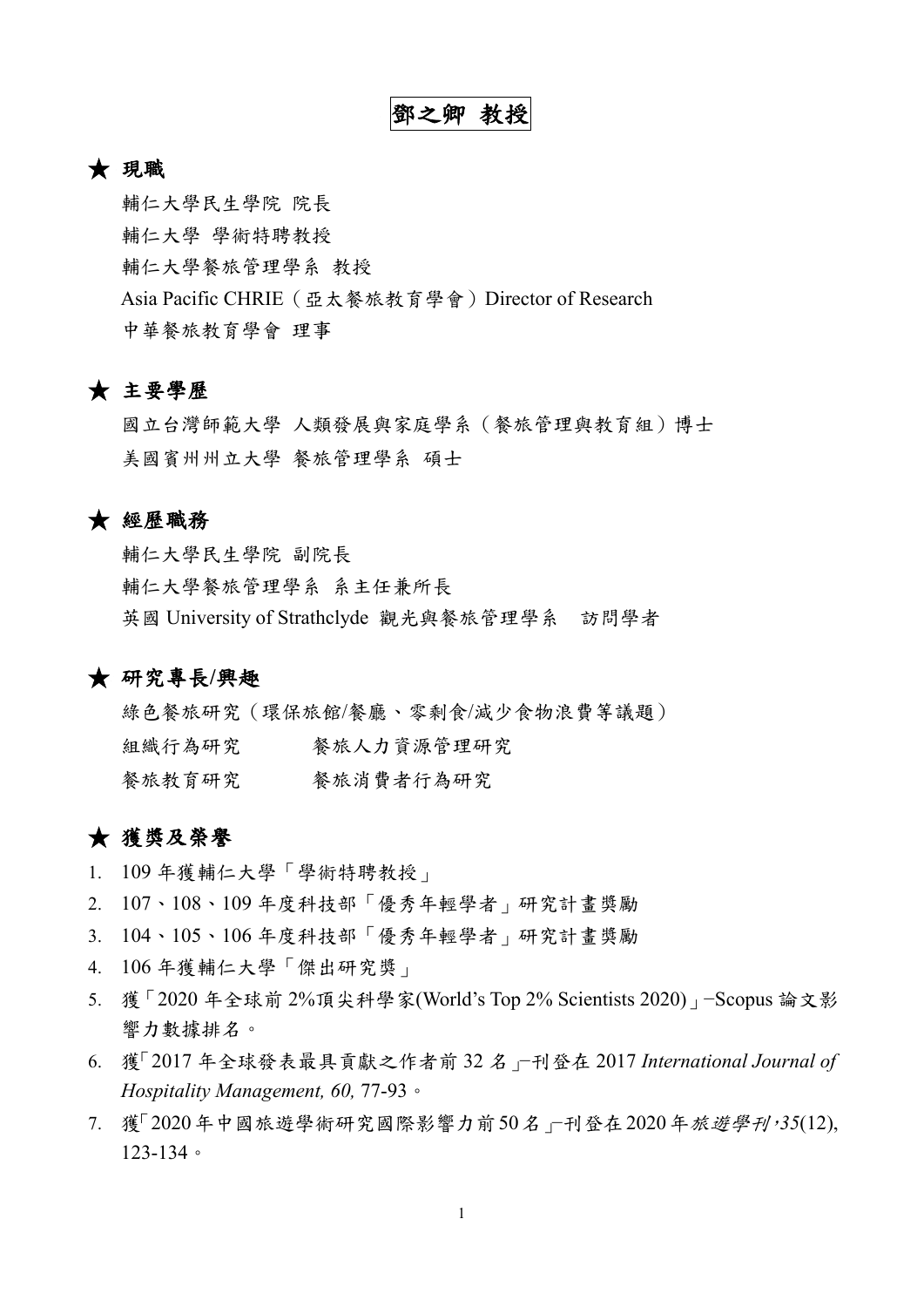- 8. 2016 年論文獲選為"Outstanding Paper in the 2016 Emerald Literati Network Awards for Excellence" SSCI 期刊傑出論文獎
- 9. 獲科技部補助大專校院「獎勵特殊優秀人才」獎勵
- 10. 指導學生論文榮獲「2015 崇越論文大賞競賽」EMBA 組優良論文獎
- 11. 論文獲選 2013 年 International Conference on Tourism, Hospitality and Leisure Sustainable Development, Innovation, and Education「最佳論文獎」
- 12. 99、100 年國科會「傑出學者養成計畫」獎勵
- 13. 論文獲選 2010 年 Asia Tourism Forum「最佳論文獎」
- 14. 102 年「輔仁大學全英語課程授課獎勵」
- 15. 102 年「輔仁大學導師班級經營成果獎」
- 16. 101 年「輔仁大學教學成果獎」

### ★ 專業評審**/**評鑑委員

- 1. 教育部教學實踐研究計畫 民生學門召集人
- 2. 科技部應用科學教育學門 複審委員
- 3. 科技部應用科學教育學門 餐旅教育 SIG 副召集人
- 4. 教育部教學實踐研究計畫 民生學門複審委員
- 5. 科技部應用科學教育學門專題研究計畫 初審、複審委員
- 6. 科技部大專生參與專題研究計畫 初審、複審委員
- 7. 科技部區域地理學門專題研究計畫 初審委員
- 8. 中華工程教育學會(IEET)認證委員
- 9. 教育部產業學院精進師生實務職能方案 審查委員
- 10. 財團法人高等教育評鑑中心「大專校院品保認可」評鑑委員
- 11. 財團法人高等教育評鑑中心「專科以上學校維護學生受教權益查核計畫」委員
- 12. 財團法人台灣評鑑協會「大專校院教學品保服務」評鑑委員
- 13. 財團法人高等教育評鑑中心「新南向產學合作國際專班」審查委員
- 14. 教育部技專校院所系科學位學程增設調整審查委員
- 15. 教育部國教署「高中職建教合作事業機構」訪視委員
- 16. 經濟部商業司「台灣優質餐廳評選」評審委員
- 17. 獲美國 CHBA (Certificate in Hospitality Business Acumen)種子師資證照
- 18. 大學「第三週期運休及餐旅系所內部評鑑」實地訪評委員
- 19. 大學「通識教育暨第二週期系所自我評鑑」實地訪評委員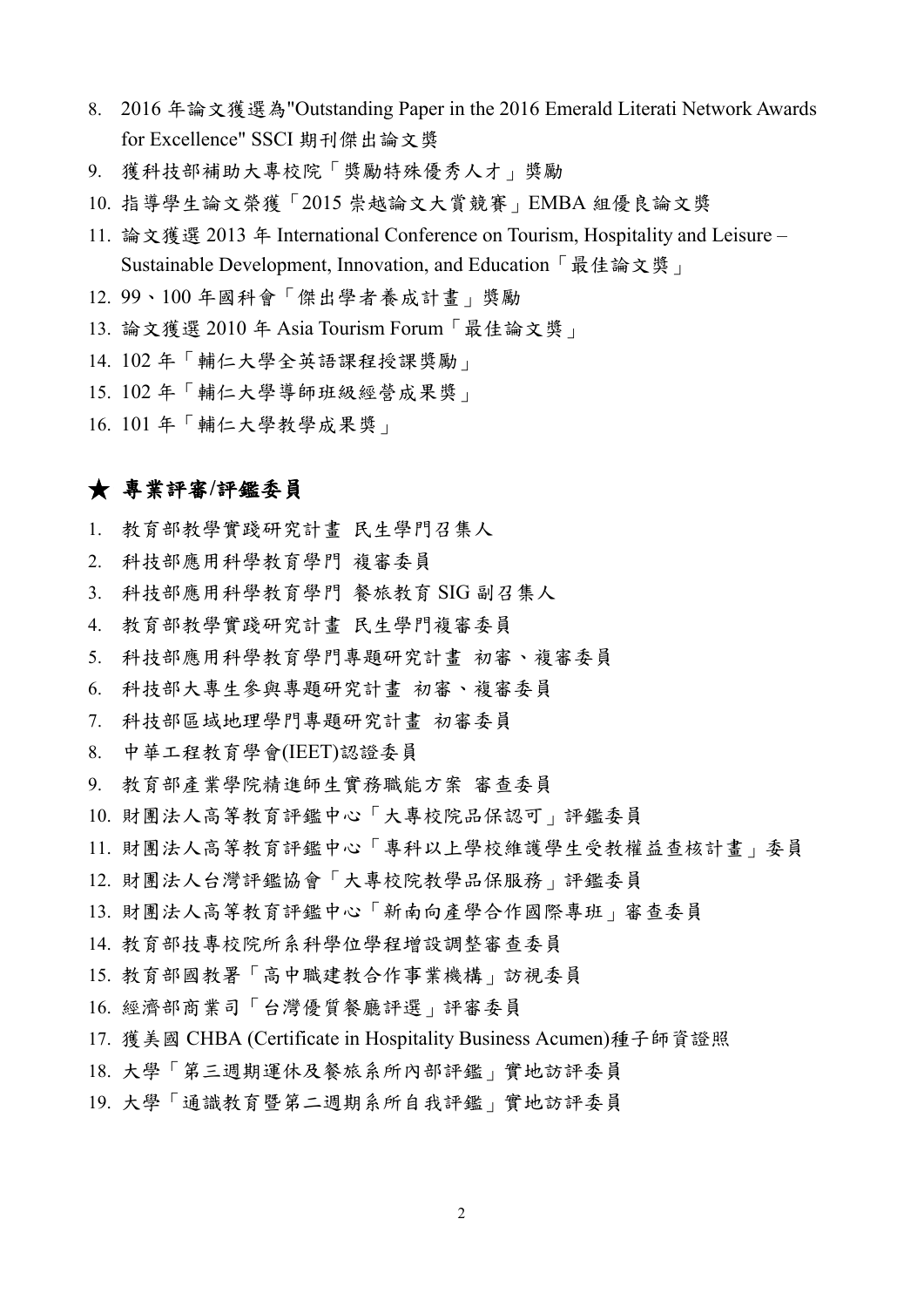# ★ 學術期刊發表

- 1. Teng, C. C., & Chih, C. (2022.03). Sustainable food literacy: A measure to promote sustainable diet practices. *Sustainable Production and Consumption, 30,* 776-786. 【MOST107-2628-S-030-001-MY3】【**SSCI**】
- 2. Liu, C. H., Gan, B., Ko, W. H., & Teng, C. C. (2022.03). Comparison of localized and foreign restaurant brands for consumer behavior prediction. *Journal of Retailing and Consumer Services, 65*, 102868*.*【**SSCI**】
- 3. Teng, C. C.\*, Chih, C., Yang, W. J., & Chien, C. H. (2021.09). Determinants and prevention strategies for household food waste: An exploratory study in Taiwan. *Foods, 10*(10), 2331.【MOST107-2628-S-030-001-MY3】【**SCI**】
- 4. Teng, C. C. & Cheng, S. S. (2021.04). Hospitality ethics: Perspectives from hotel practitioners and intern students. *Journal of Hospitality & Tourism Education, 33*(2), 99-110.【MOST104-2628-S-030-001-MY3】【**Scopus**】
- 5. Teng, C. C., Hsu, S. M., Lai, H. S., & Chen, H. T. (2020.11). Exploring ethical incidents in the Taiwanese hotel industry. *International Journal of Hospitality & Tourism Administration, 21*(4), 423-440.【MOST104-2628-S-030-001-MY3】【**Scopus**】
- 6. Teng, C. C.\*, Chih, C., & Wang, Y. C. (2020.08). Decisional factors driving household food waste prevention: Evidence from Taiwanese families. *Sustainability, 12*, 6666. 【MOST107-2628-S-030-001-MY3】【**SSCI**】
- 7. Teng, C. C., Lu, C. C., Huang, Z. Y., & Fang, C. H. (2020.01). Ethical work climate, organizational identification, leader-member-exchange (LMX), and organizational citizenship behavior (OCB). *International Journal of Contemporary Hospitality Management, 32*(1), 212-229.【MOST104-2628-S-030-001-MY3】【**SSCI**】
- 8. 鄧之卿、江郁智、鄭姍姍、吳紀美、張正清(2019.12)。探討學齡前家長選擇至親 子餐廳消費之決策過程及其影響因素。輔仁民生學誌,**25**(2),56-71。
- 9. 鄧之卿、吳紀美、鄭姍姍、江郁智、葉宜蓁(2019.12)。親子餐廳經營動機與關鍵 成功因素之探討。輔仁民生學誌,**25**(2),35-55。
- 10.駱香妃、嚴雯聖、鄧之卿、柯文華(2019.12)。家庭共餐、食在幸福:家庭共餐幸 福感來源之探討。輔仁民生學誌,**25**(2),19-33。
- 11.Wang, Y. F., & Teng, C. C. (2019.09). A transformative sustainability learning model for inculcating passion for learning about green food and beverage in hospitality college students. *Journal of Teaching in Travel & Tourism*, *19*(4), 302-325.【**Scopus**】
- 12.Teng, C. C., Hu, C. M., & Chang, J. H. (2019.07). Triggering creative self-efficacy to increase employee innovative behavior in the hospitality workplace. *Journal of Creative Behavior, 54*(4), 912-925.【NSC101-2511-S-030 -004-MY3】【**SSCI**】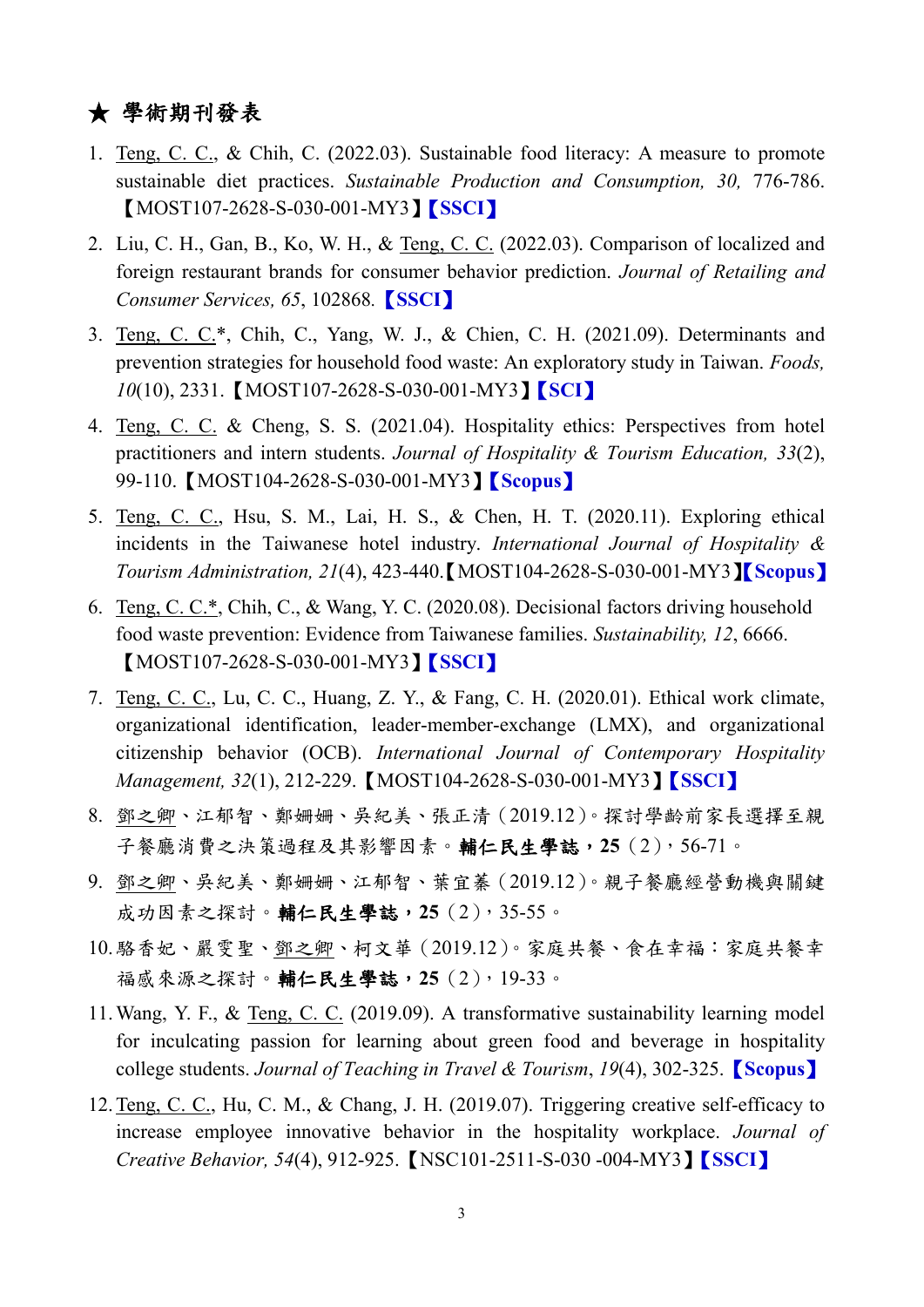- 13.Teng, C. C., Lu, C. C., & Huang, T. T. (2018.03). Drivers of consumers' behavioral intention toward green hotels. *International Journal of Contemporary Hospitality Management, 30*(2), 1134-1151.【MOST104-2628-S-030-001-MY3】【**SSCI**】
- 14.祝忠明、鄧之卿(2017.06)。學校團膳品質與滿意度之研究-以新北市 A 高級中 學餐廳為例。輔仁民生學誌,**23**(1),85-100。
- 15.Chang, J. H., & Teng, C. C.\* (2017.01). Intrinsic or extrinsic motivations for hospitality employees' creativity: The moderating role of organization-level regulatory focus. *International Journal of Hospitality Management, 60*, 133-141.【NSC101-2511-S-030 -004-MY3】【**SSCI**】
- 16.Teng, C. C.\*, & Lu, C. H. (2016.10). Organic food consumption in Taiwan: Motives, involvement, and purchase intention under the moderating role of uncertainty. *Appetite, 105,* 95-105.【**SCI**】
- 17.Hu, I. C., Horng, J. S., & Teng, C. C. (2016.09). Developing a model for an innovative culinary competency curriculum and examining its effects on student performance. *Journal of Creative Behavior, 50*(3), 193-202.【**SSCI**】
- 18.莊茂麟、鄧之卿\*(2016.09)。觀光旅館廚房人員之食品安全知識、態度及行為之 研究:兼論知覺倫理氣候之調節效果。輔仁民生學誌,**22**(1),37-52。
- 19.盧碧蓮、鄧之卿\*(2015.09)。住宿業實施節能減碳措施之研究—知覺重要性/表現 程度分析。輔仁民生學誌,**21**(1),49-64。(本文獲 **2015** 年崇越大賞論文獎佳作)
- 20.Teng, C. C.\*, & Wang, Y. M. (2015.03). Decisional factors driving organic food consumption: Generation of consumer purchase intentions. *British Food Journal, 117*(3), 1066-1081.【**SCI**】(本文獲 **2016** 年 **Emerald** 期刊傑出論文獎)
- 21.Teng, C. C.\*, & Luo, Y. P. (2015.03). Effects of perceived social loafing, social interdependence, and group affective tone on students' group learning performance. *Asia-Pacific Education Researcher, 24*(1), 259-269.【**SSCI**】
- 22.Teng, C. C.\*, Horng, J. S., & Hu, I. C. (2015.02). Hotel environmental management decisions: The stakeholder perspective. *International Journal of Hospitality & Tourism Administration, 16*(1), 78-98.【NSC100-3113-S-030-001-】【**Scopus**】
- 23.Horng, J. S., Hu, M. L., Teng, C. C., Hsiao, H. L., Tsai, C. Y., & Liu, C. H. (2014.11). How the introduction of concepts of energy saving and carbon reduction (ESCR) can affect festival visitors' behavioural intentions: An investigation using a structural model. *Journal of Sustainable Tourism, 22*(8), 1216-1235.【**SSCI**】
- 24.Hu, M. L., Horng, J. S., Teng, C. C., Chiou, W. B., & Yen, C. D. (2014.10). Fueling green dining intention: The self-completion theory perspective. *Asia Pacific Journal of Tourism Research, 19*(7), 793-808.【**SSCI**】
- 25.Teng, C. C.\*, Horng, J. S., & Hu, I. C. (2014.08). Taiwanese students' knowledge on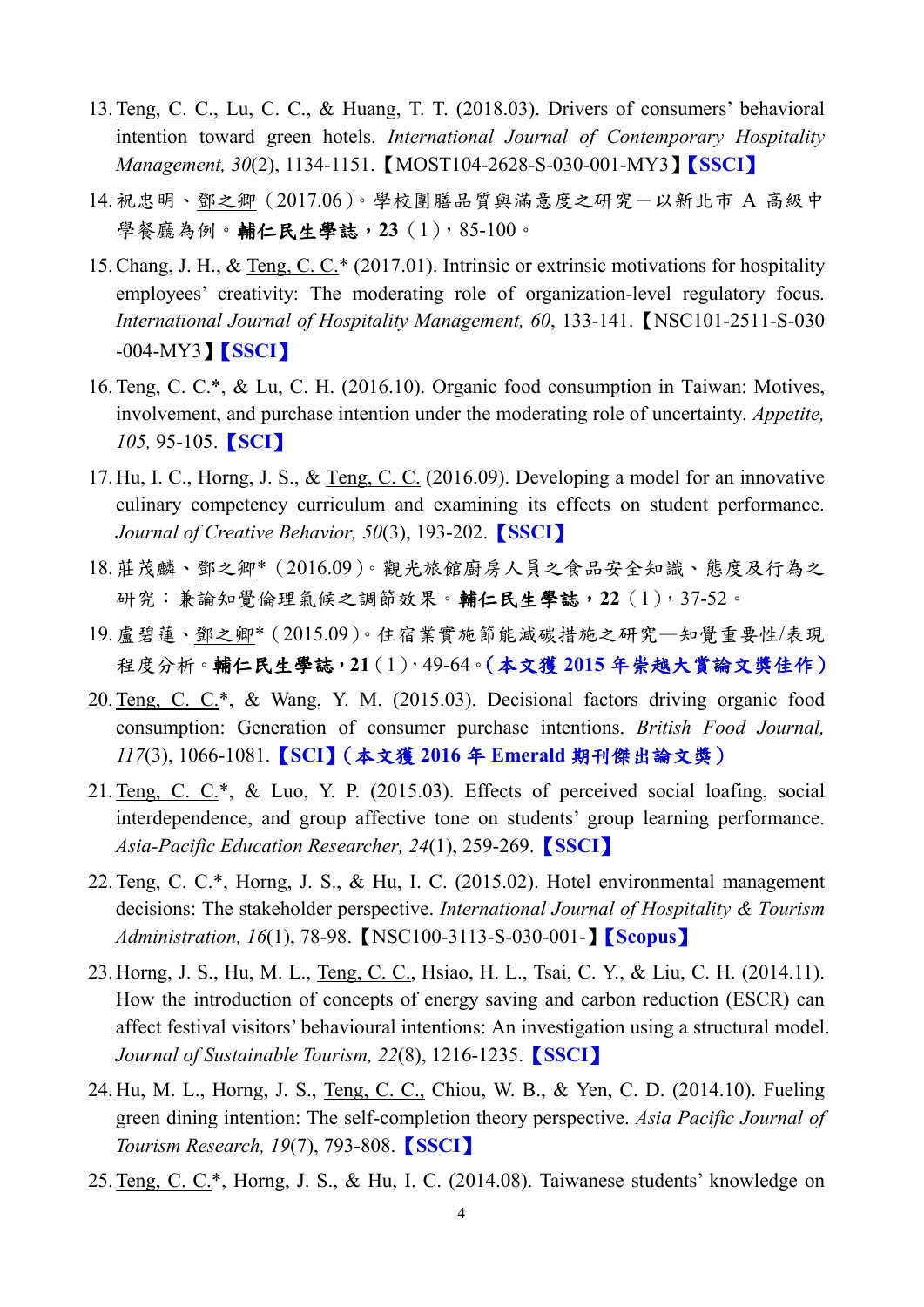energy conservation and carbon reduction in hospitality and tourism: Developing and testing an assessment instrument. *Journal of Hospitality & Tourism Education, 26*(3), 99-112.【NSC100-3113-S-030-001-】【**Scopus**】

- 26.Horng, J. S., Hu, M. L., Teng, C. C., & Lin, L. (2014.08). Energy saving and carbon reduction behaviors in tourism-A perception study of Asian visitors from a protection motivation theory perspective. *Asia Pacific Journal of Tourism Research, 19*(6), 721-735.【**SSCI**】
- 27.Teng, C. C., & Chang, J. H. (2014.07). Effects of temporal distance and related strategies on enhancing customer participation intention for hotel eco-friendly programs. *International Journal of Hospitality Management, 40*, 92-99.【NSC100-3113-S-030- 001-】【**SSCI**】
- 28.Teng, C. C.\*, Horng, J. S., Hu, M. L., & Chen, P. C. (2014.04). Exploring energy and carbon literacy structure for hospitality and tourism practitioners: Evidence from hotel employees in Taiwan. *Asia Pacific Journal of Tourism Research, 19*(4), 451-468. 【NSC99-3113-S-237-002-】【**SSCI**】
- 29.鄧之卿\*(2014.02)。環保旅館。科學發展,**494**,20-25。(國科會出版品)
- 30.張聖揚、鄧之卿\*(2013.12)。從眾效果對旅館環保措施之態度及參與意圖之影響。 輔仁民生學誌,**19**(2),71-92。
- 31.Teng, C. C.\*, Horng, J. S., & Baum, T. (2013.11). Academic perceptions of quality and quality assurance in undergraduate hospitality, tourism and leisure programmes: A comparison of UK and Taiwanese programmes. *Journal of Hospitality, Leisure, Sport & Tourism Education, 13*(2), 233-243.【**SSCI**】
- 32.Hu, M. L., Horng, J. S., Teng, C. C., & Yen, C. D. (2013.10). Assessing students' low carbon literacy by Ridit IPA approach. *Journal of Hospitality, Leisure, Sport & Tourism Education, 13*(2), 202-212.【**SSCI**】
- 33.Teng, C. C.\* (2013.09). Developing and evaluating a hospitality skill module for enhancing performance of undergraduate hospitality students. *Journal of Hospitality, Leisure, Sport & Tourism Education, 13*(2), 78-86.【NSC99-2628-S-030-001-MY2】 【**SSCI**】
- 34.Hu, M. L., Horng, J. S., Teng, C. C., & Chou, S, F. (2013.08). A criteria model of restaurant energy conservation and carbon reduction in Taiwan. *Journal of Sustainable Tourism, 21*(5), 765-779.【**SSCI**】
- 35.Horng, J. S., Hu, M. L., Teng, C. C., Hsiao, H. L., & Liu, C. H. (2013.04). Development and validation of the low-carbon literacy scale among practitioners in the Taiwanese tourism industry. *Tourism Management, 35*, 255-262.【**SSCI**】
- 36.Teng, C. C.\*, & Chang, J. H. (2013.03). Mechanism of customer value in restaurant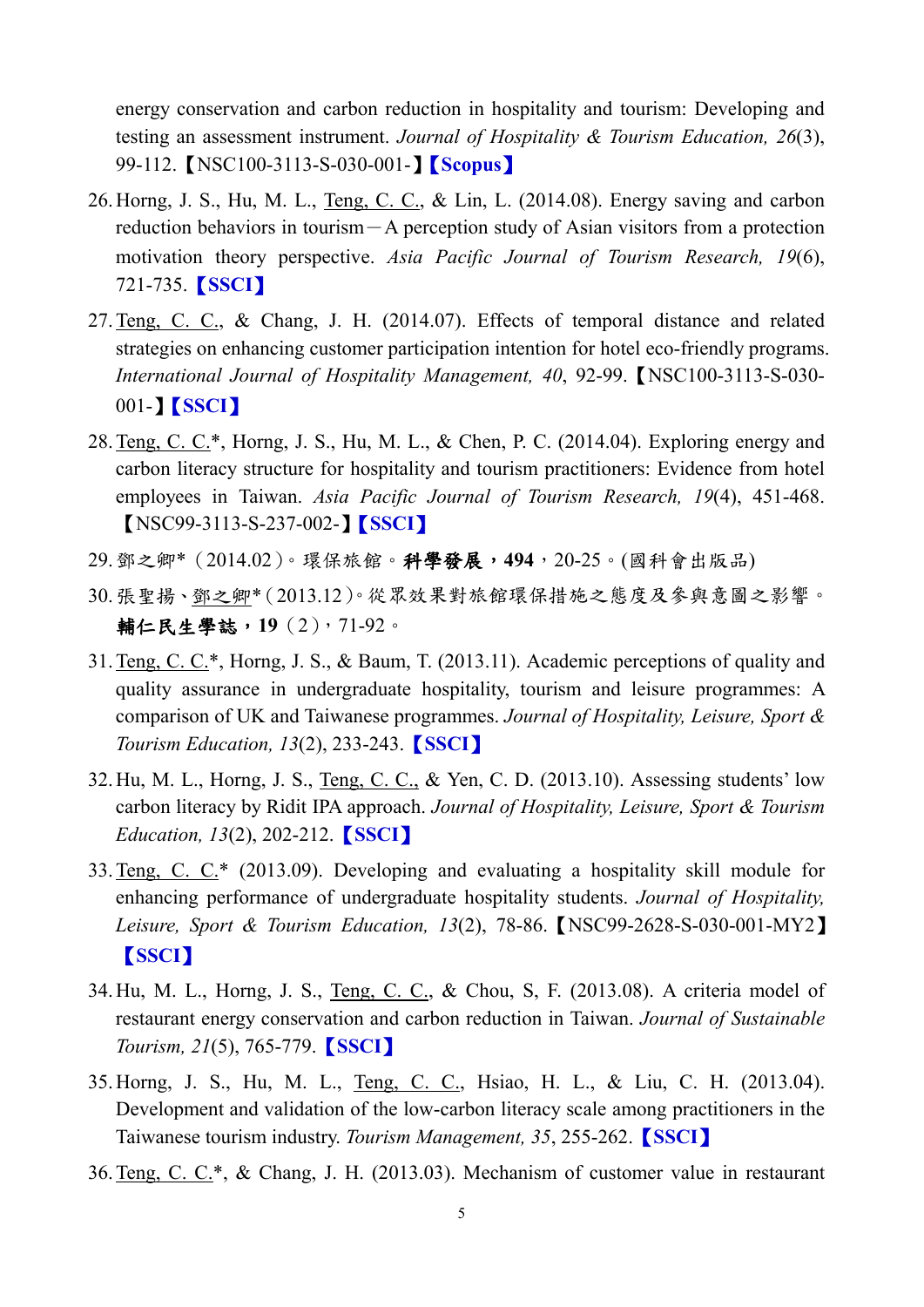consumption: Employee hospitality and entertainment cues as boundary conditions. *International Journal of Hospitality Management, 32*(1), 169-178.【NSC99-2628-S-030 -001-MY2】【**SSCI**】

- 37.林倩如、鄧之卿\*(2012.12)。空服員情緒智力對情緒耗竭關係之研究:以休閒調 適策略與知覺上司支持為調節變數。**輔仁民生學誌,18** (2), 63-86。
- 38.Horng, J. S., Hu, M. L., Teng, C. C., & Lin, L. (2012.11). Energy saving and carbon reduction management indicators for natural attractions: A case study in Taiwan. *Journal of Sustainable Tourism, 20*(8), 1125-1149.【**SSCI**】
- 39.胡夢蕾、洪久賢、鄧之卿、徐曉嬋(2012.06)。餐飲業節能減碳之個案研究-以摩 斯漢堡為例。運動休閒餐旅研究,**7** (2),152-167。
- 40.Hu, M. L., Horng, J. S., Teng, C. C., & Chou, S. F. (2012.04). Exploring the energy saving and carbon reduction literacy of restaurant employees. In M. Kasimoglu and H. Aydin (Ed.), *Strategies for tourism industry – Micro and macro perspectives* (pp. 313-326). InTech, Available from: http://www.intechopen.com/books/strategies-fortourism-industry-micro-and-macro-perspectives/exploring-energy-saving-and-carbon-re duction-literacy-of-restaurant-employees. (ISBN:978-953-51-0566-4)
- 41.Teng, C. C.\*, Horng, J. S., Hu, M. L., Chien, L. H., & Shen, Y. C. (2012.03). Developing energy conservation and carbon reduction indicators for the hotel industry in Taiwan. *International Journal of Hospitality Management, 31*(1), 199-208.【NSC98- 2514-S-228 -001-NE】【**SSCI**】
- 42.Teng, C. C.\* (2011.12). Commercial hospitality in restaurants and tourist accommodation: Perspectives from international consumer experience in Scotland. *International Journal of Hospitality Management, 30*(4), 866-874.【NSC98-2511 -S-030-002-】【**SSCI**】
- 43.Horng, J. S., & Teng, C. C.\* (2011.04). Cross-cultural quality measurement of undergraduate hospitality, tourism, and leisure programmes: Comparisons between Taiwan and the US. *Journal of Hospitality, Leisure, Sport & Tourism Education, 10*(1), 49-62.【**SSCI**】
- 44.鄧之卿\*(2009.12)。山居歲月—新竹客家飲食文化及體現,餐旅暨家政學刊,**6**  (4),353-377。
- 45.Teng, C. C.\*, & Barrows, C. W. (2009.10). Service orientation: Antecedents, outcomes, and implications for hospitality research and practice. *The Service Industries Journal, 29*(10), 1413-1435.【**SSCI**】
- 46.Horng, J. S., Teng, C. C., & Baum, T. (2009.04). Evaluating the quality of undergraduate hospitality, tourism, and leisure programs. *Journal of Hospitality, Leisure, Sport & Tourism Education, 8*(1), 37-54.【**SSCI**】